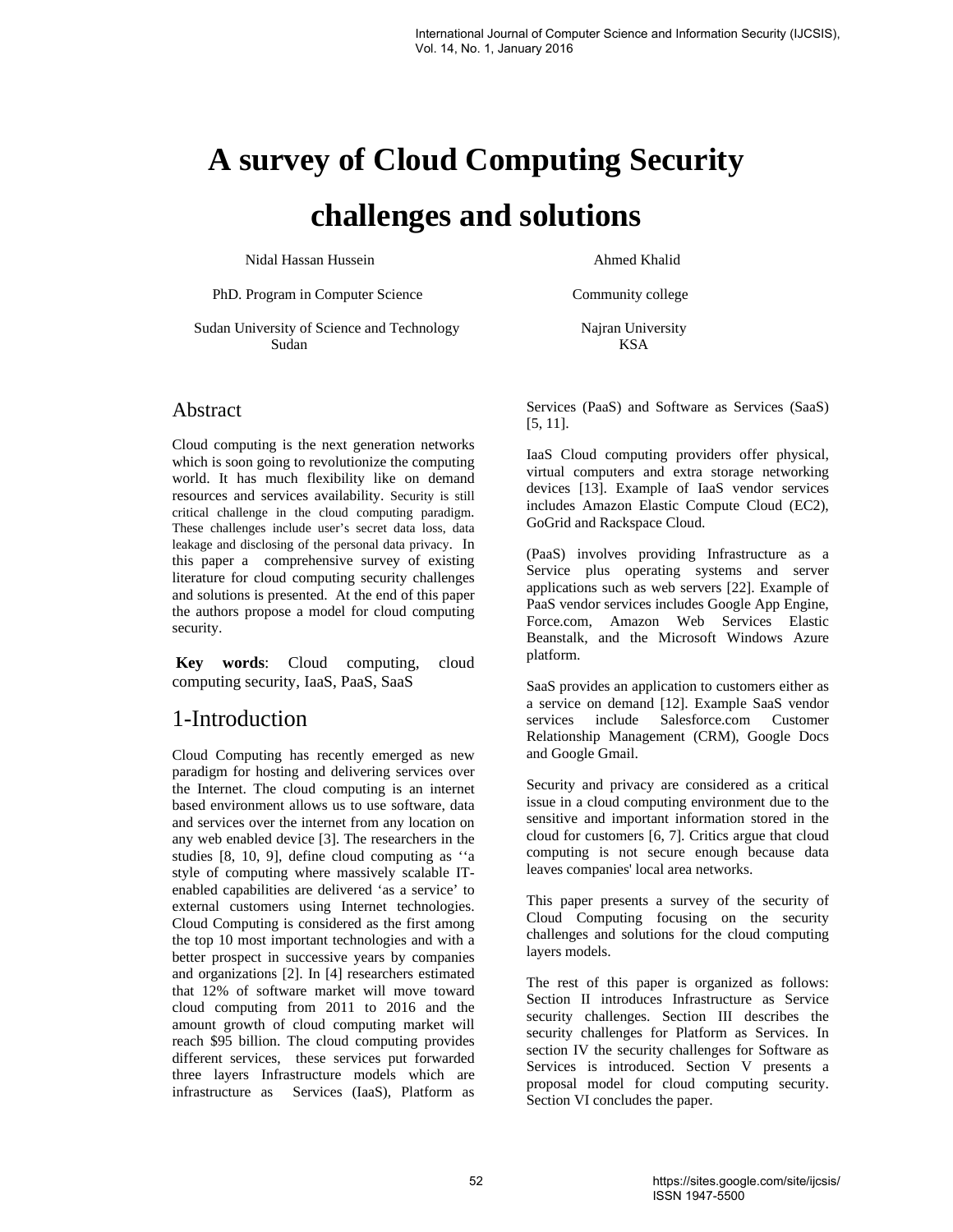## II- Infrastructure as Services (IaaS) security challenges

Cloud Service Provider (CSP) outsources storage, servers, hardware, networking components, etc. to the consumer in IaaS model. CSP owns the equipment and responsible for housing, running and maintaining it. In this model, consumer pays on per-use basis. Characteristics and components of IaaS include [14]:

- Service Level Agreement (SLA)
- Dynamic scaling
- Automation of administrative tasks
- Utility computing service and billing model
- Internet connective
- Desktop virtualization

The virtualization risks and vulnerabilities that affect particularly IaaS delivery model are:

#### **1- Security threats sourced from host a- Monitoring VMs from host**

The control point in virtual environment is the host machine there are implications that allow the host to monitor and communicate with VM applications up running. Therefore, it is more necessary to strictly protect the host machines than protecting distinctive VMs [25]. VM-level protection is crucial in cloud computing environment. The enterprise can co-locate applications with different trust levels on the same host and can defend VMs in a shared multi-tenant environment. This enables enterprises to maximize the benefits of virtualization. VM-level protection allows VMs to stay secure in today's dynamic data centers. Also, as VMs travel between different environments – from on-premise virtual servers to private clouds to public clouds, and even between cloud vendors. [15]

#### **b- Communications between VMs and host**

 The data transfer between VMs and the host flow between VMs shared virtual resources; in fact the host can monitor the network traffic of its own hosted VMs. This can be considering useful features for attackers and they may use it such as shared clipboard which allows data to transfer between VMs and the host using cooperating malicious program in VMS [17].

It is not generally considered a bug or limitation when one can initiate monitoring, change, or communication with a VM application from the

host. The host environment needs to be more strictly secured than the individual VMs.

The host can influence the VMs in the following ways[ 16]:

- The host can Start, shutdown, pause, and restart VMs.
- Monitoring and configuration of resources which are available to the VMs, these include: CPU, memory, disk, and network usage of VMs.
- Adjust the number of CPUs, the amount of memory, the amount and number of virtual disks, and a number of virtual network interfaces which are available to a VM.
- Monitoring the applications which are running inside the VM.
- View, copy, and possibly modify, data stored on the VM's virtual disks.

Unfortunately, the system admin or any authorized user who has privileged control over the backend can misuse these procedures.  $[17]$ 

#### **2- Security threats sourced from other VM**

**a-** Monitoring VMs from other VM

Monitoring VMs could violate security and privacy, but the new architecture of CPUs, integrated with a memory protection feature, could prevent security and privacy violation. A major reason for adopting virtualization is to isolate security tools from an untrusted VM by moving them to a separate trusted secure VM [14, 15].

**b-** Communication between VMs

One of the most critical threads that threaten exchanging information between virtual machines is how it's deployed. Sharing resources between VMs may strip security of each VM for instance collaboration using application such as shared clipboard that allow exchanging data between VMs and the host assisting malicious program in VMs, this situation violate security and privacy. Also, a malicious VM can has chance to access other VMs through shard memory [16 ].

**c-** Denial of Service (DoS):

A DoS attack is a trying to denial services that provide to authorize users for example when trying to access site we see that due to overloading of the server with the requests to access the site, we are unable to access the site and observe an error. This happens when the number of requests that can be handled by a server exceeds its capacity, the Dos attack marking carting part of clouds inaccessible to the users [26]. Usage of an Intrusion Detection System (IDS) one of the useful method of defense against this type of attacks [27].

3- Networks & Internet Connectivity attacks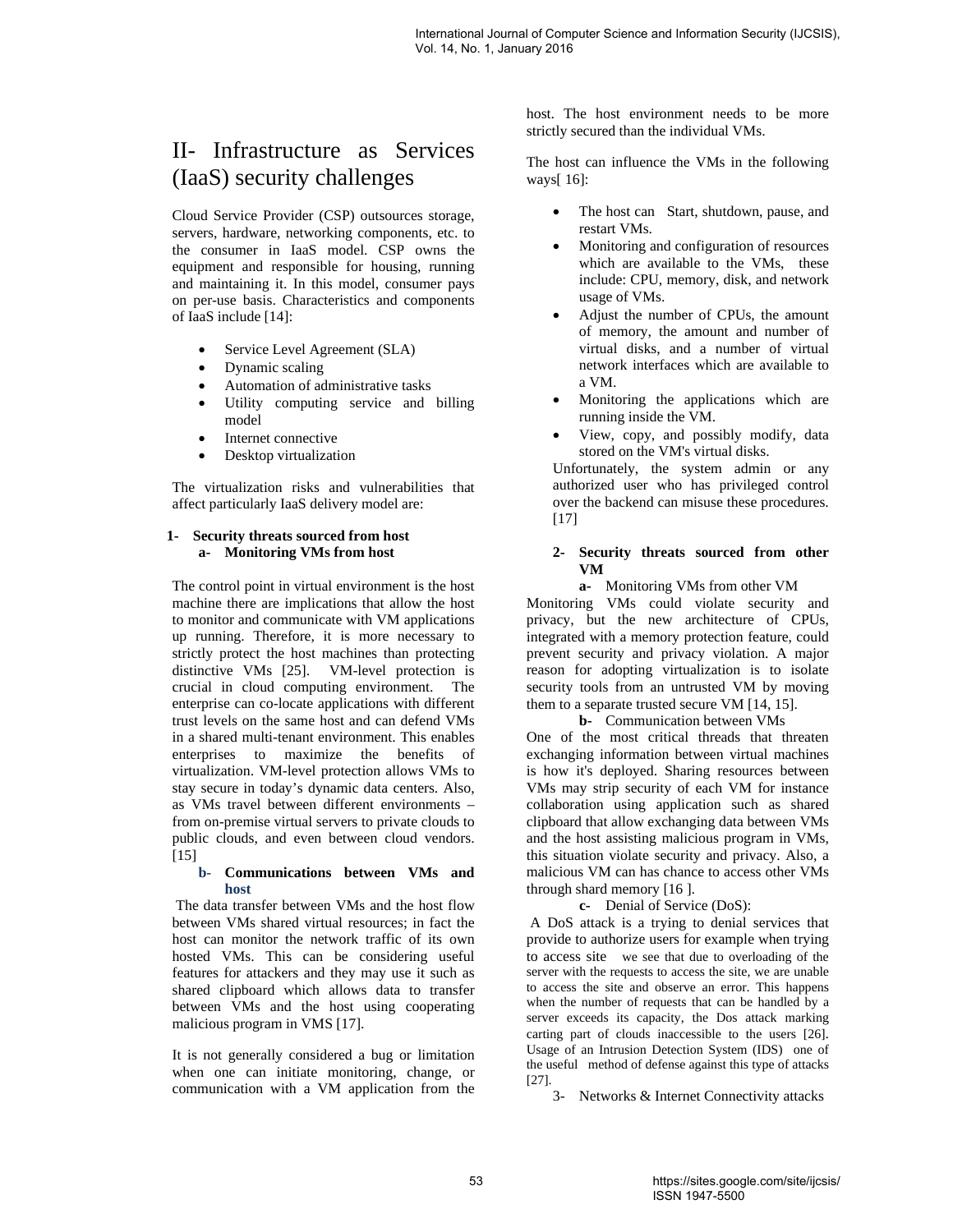Practical solutions and techniques for eliminating these attacks or reducing their impacts are listed as follows:

- 1- Logical network segmentation
- 2- Firewalls implementing
- 3- Traffic encryption
- 4- Network monitoring

## III- Platform as Services (PaaS) security challenges

PaaS is a way to rent hardware over the Internet, PaaS provide capability to manage application without installing any platform or tools on their local machines, PaaS refers to providing platform layer resources this layer including operating system support and software development frameworks in which it can used to build higher – level services. [23], developer gets many advantages from PaaS these are:

- OS operating system can be changed and upgraded as many time as need.
- PaaS allow geographically distributed teams to sharing information to develop software projects [14].

The use of virtual machines act as a motivated in the PaaS layer in Cloud computing. Virtual machines have to be protected against malicious attacks such as cloud malware. Therefore maintaining the integrity of applications and well enforcing accurate authentication checks during the transfer of data across the entire networking channels is fundamental<sup>[18]</sup>

PaaS security threat can be summarize as:

a- Data location

The actual platform is not in a single host, the platform can be thought as group of cluster hosts, in fact the location of your data cannot be isolated to specific sector on specific host, this will add more security over head as far as a single location is easier to secure than many.

Another security issue is that the duplication of data creates high availability of data for developers and users this distributed data remains like other data the big difference in this case in the exact location is unknown [24].

b- Privileged access

One of the most popular features in PaaS is the advertised software developers to use debug. Debug grants access to data and memory locations in order to allow the developers to modify values to test various outcomes we consider the debug provide the desired tool for both developers and hackers. [20]

#### c- Distributed systems

The PaaS file system is often highly distributed. The nodes can be independent while cloud service provider (CSP) owns the cluster so most likely to standardized configuration paths will be in place. The CSP should be able to provide the necessary security, but the responsibility for verifying this belongs to the client [1].

Practical solutions and techniques for eliminating these attacks or reducing their impacts are listed as follows:

- Encapsulation Encapsulating access control policies with objects can be one of the solutions to resolve Privileged access
- Policy enforcement points (PEPs) A Policy Enforcement Point (PEP) is the logical entity or place on a server that makes admission control and policy decisions in response to a request from a user wanting to access a resource on a computer or network server. And this consider solution for distributed system [20]
- Trusted Computing Base (TCB) is a collection of executable code and configuration files that is assumed to be secure. TCB is thoroughly analyzed for security flaws and installed as a layer over the operating system and provides a standardized application programming interface (API) for the user objects, encryption seems to be the best possible solution.[21]

# IV- Software as Services (SaaS) security Challenges

SaaS also called "software on demand" using SaaS provider licenses an application to customers either on demand through a subscription or at no charge and this consider part of utility computing model, where all technology in the cloud accessed over internet as service. SaaS was basically widely deployed for sales force automation and Customer Relationship Management (CRM). Now, it has become common place for many business tasks, including computerized billing, invoicing, human resource management, financials, document management, service desk management and collaboration [14]. Software as a service applications are accessed using web browsers over the Internet. Therefore, web browser security is vitally important. Information security officers will need to consider various methods of securing SaaS applications. Web Services (WS) security, Extendable Markup Language (XML) encryption, Secure Socket Layer (SSL) and available options which are used in enforcing data protection transmitted over the Internet [18]

The service provider has to verify that their multiple users do not violates privacy of the other users, also it is very essential for user to verify that the right security measures are in place mean while it is difficult to get an assurance that the application will be available when needed [19]. SaaS security threat can be summarize as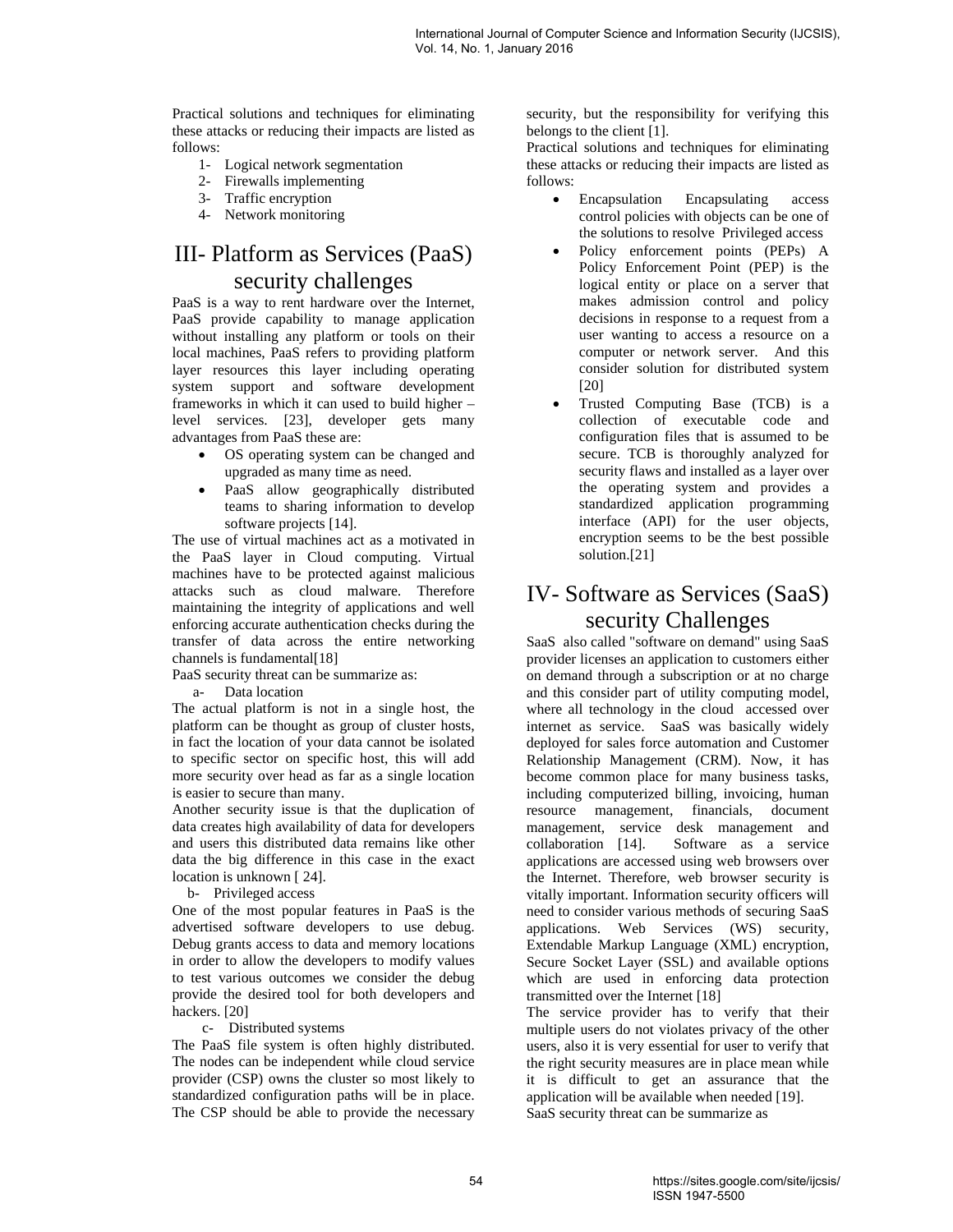- Authentication and authorization
- Data confidentiality
- Availability
- Information security
- Data access
- Data breaches

• Identity management and sign on process Navneet Singh [19] suggested practical solutions to assess the security threats in SaaS in which the customer must be asked:

- What metrics can be used for reporting?
- What is the level of access controls?
- Is the provided data can be easily adapted in the internal monitoring tools?
- How important and critical the enterprise data is?

## V- proposed model

The proposed cloud security model is compose of three layers. In the first layer user's identification can be checked through proper authentication techniques. Security in the second layer depends on data identification and encryption. At the last layer cryptography technique is used to secure the transmission of the data. The architecture of the proposed model has been shown in figure (1)



## VI-Conclusion

This paper gives a survey of different threats and solutions in cloud computing environment with respect to security and privacy of user's sensitive data in the cloud environment. The paper focusing on the security challenges and solutions for the cloud computing layers models. Authors have proposed model for cloud computing security.

## References

[1] M.H.Nerkar, Sonali Vijay Shinkar, "Cloud Computing in Distributed System ", International Journal of Computer Science and Informatics ISSN (PRINT): 2231 –5292, Vol-1, Iss-4, 2012.

 [2] Keiko Hashizume, David G Rosado, Eduardo Fernández-Medina, Eduardo B Fernandez, "An analysis of security issues for cloud computing",

Journal of Internet Services and Applications 2013, 4:5 .

[3] Deepaklal. K. B, " fuzzy keyword search over encrypted data in multicloud ", Discovery, Volume 21, Number 67, July 3, 2014

[4] S. Subashini and V. Kavitha, A survey on security issues in service delivery models of cloud computing, Journal of Network and Computer Applications (2011), pp. 1-11.

[5] Hassan Takabi , James B.D. Joshi, Gail Joon Ahn , "Cloud Computing Security and Privacy Challenges in Cloud Computing Environments ", COPUBLISHED BY THE IEEE COMPUTER AND RELIABILITY SOCIETIES,1540- 7993/10/\$26.00 © 2010 IEEE.

[6] Mohammed A. AlZain, Ben Soh, Eric Pardede, "A Survey on Data Security Issues in Cloud Computing: From Single to Multi-Clouds", JOURNAL OF SOFTWARE, VOL. 8, NO. 5, MAY 2013.

[7] Meenu Bhati, Puneet Rani, "Review of Passive Security Measure on Trusted Cloud Computing", International Journal of Scientific Engineering and Applied Science (IJSEAS) - Volume-1, Issue-3, June 2015.

[8] M. P. Boss G, Quan D, Legregni L, Hall H. , Cloud computing, White Paper, IBM (2007).

[9] J. Heiser, What you need to know about cloud computing security and compliance, Gartner, Research, ID (2009).

[10] B. Whyman, Cloud Computing, information Security and Privacy Advisory Board (2008), pp. 11–13.

[11] Mahesh U. Shankarwar and Ambika V. Pawar, "Security and Privacy in Cloud Computing: A Survey", Proc. of the 3rd Int. Conf. on Front. of Intell. Comput. (FICTA) 2014.

[12] Harshitha. K. Raj, "A Survey on Cloud Computing ", International Journal of Advanced Research in Computer Science and Software Engineering, Volume 4, Issue 7, July 2014.

[13] Nidal M. Turab, Anas Abu Taleb Shadi R. Masadeh, "CLOUD COMPUTING CHALLENGES AND SOLUTIONS", International Journal of Computer Networks & Communications (IJCNC) Vol.5, No.5, September 2013.

[14] P. R. Jaiswal, A. W. Rohankar, "Infrastructure as a Service: Security Issues in Cloud Computing " , International Journal of Computer Science and Mobile Computing, Vol.3 Issue.3, March- 2014, pg. 707-711.

[15] Trend Micro, "Virtualization and Cloud Computing Threat Report.", August 2011.

[16] J. Kirch, "Virtual machine security guidelines," 2007. [Online]. Available: http://www.cisecurity.org/tools2/vm/CISn VMn Benchmarkn v1.0.pdf.

[17] Wesam Dawoud, Wesam Dawoud, Christoph Meinel, "Infrastructure as a service security: